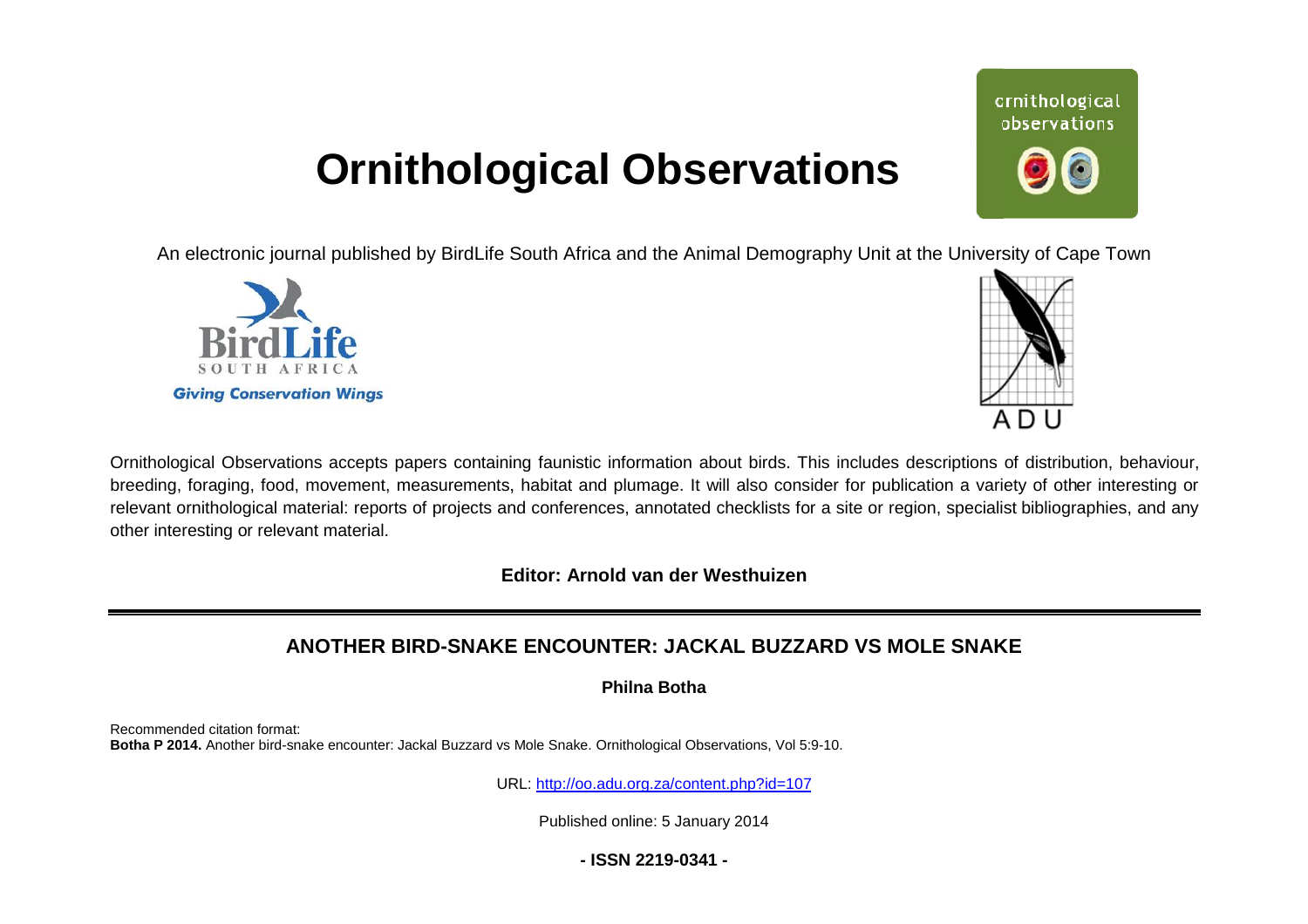## **ANOTHER BIRD-SNAKE ENCOUNTER: JAC SNAKE JACKAL BUZZARD VS MOLE SNAKE**

*Philna Botha\**

Animal Demography Unit, Department of Biological Sciences, University of Cape Town, Rondebosch, 7701, South Africa

\* Corresponding author: philnab11@gmail.com

On the farm, Jonkersrivier, between Worcester and Villiersdorp in the Western Cape, Jackal Buzzards *Buteo rufofuscus* are a common sight. The farmer, Philip Botha, considers this beautiful bird as an important key species in the natural environment and ecosystems found on the farm. Jackal Buzzards feed on small mammals, carrion, insects and reptiles (Oberprieler and CIllie, 2009). They ther therefore fulfil an important role in managing rodents and other species affecting farming practices.

This incident happened about ten years ago when my mother, Judene Botha, went for her daily walk with our dogs. She came across a Jackal Buzzard struggling on the grass as if something was keeping it from flying off. The dogs were already very excited and posed as a hazard hurting the bird. Judene decided to take them home and went to fetch Philip and a visiting friend. They came to inspect the situation and realized the Jackal Buzzard was being held down by a Mole Snake *Pseudaspis cana*, having its body around the buzzard's foot (Fig 1) and already halfway down its hole. Both parties were in trouble, as the buzzard could not escape, and clearly the Mole Snake was also not giving up the fight. struggling on the grass as if something was<br>The dogs were already very excited and<br>ng the bird. Judene decided to take them<br>Philip and a visiting friend. They came to<br>ealized the Jackal Buzzard was being held<br>Pseudaspis ca

Some would say one should never interfere with nature's course and there may be different opinions about the situation, but Philip decided



**Fig 1** – Close up of the foot of the Jackal Buzzard entangled by the Mole Snake halfway down its hole. Snake halfway down its hole.

to intervene and save both buzzard and snake from the on-going fight (which may have been going on for hours already). He managed to loosen the buzzard's claws of which one was already partly piercing through the body of the snake.

partly piercing through the body of the snake.<br>The Jackal Buzzard is a raptor species endemic to Southern Africa and can be described as a "smaller version of an eagle" (Oberprieler and Cillié, 2009). They are fairly abundant and endemic to Southern Africa. Jackal Buzzards are often solitary or in pairs, and can be found perching conspicuously on rocks, poles or high ground from where they inspect their hunting territory. Amongst the food sources Jackal Buzzards prefer, about 65% consist of (doves, etc.) make up around 23%, followed by reptiles forming about 12% of their diet (Allan 2005). Suzzards are often solitary or in pairs, and can be conspicuously on rocks, poles or high ground from<br>ect their hunting territory. Amongst the food sources<br>i prefer, about 65% consist of small mammals, birds